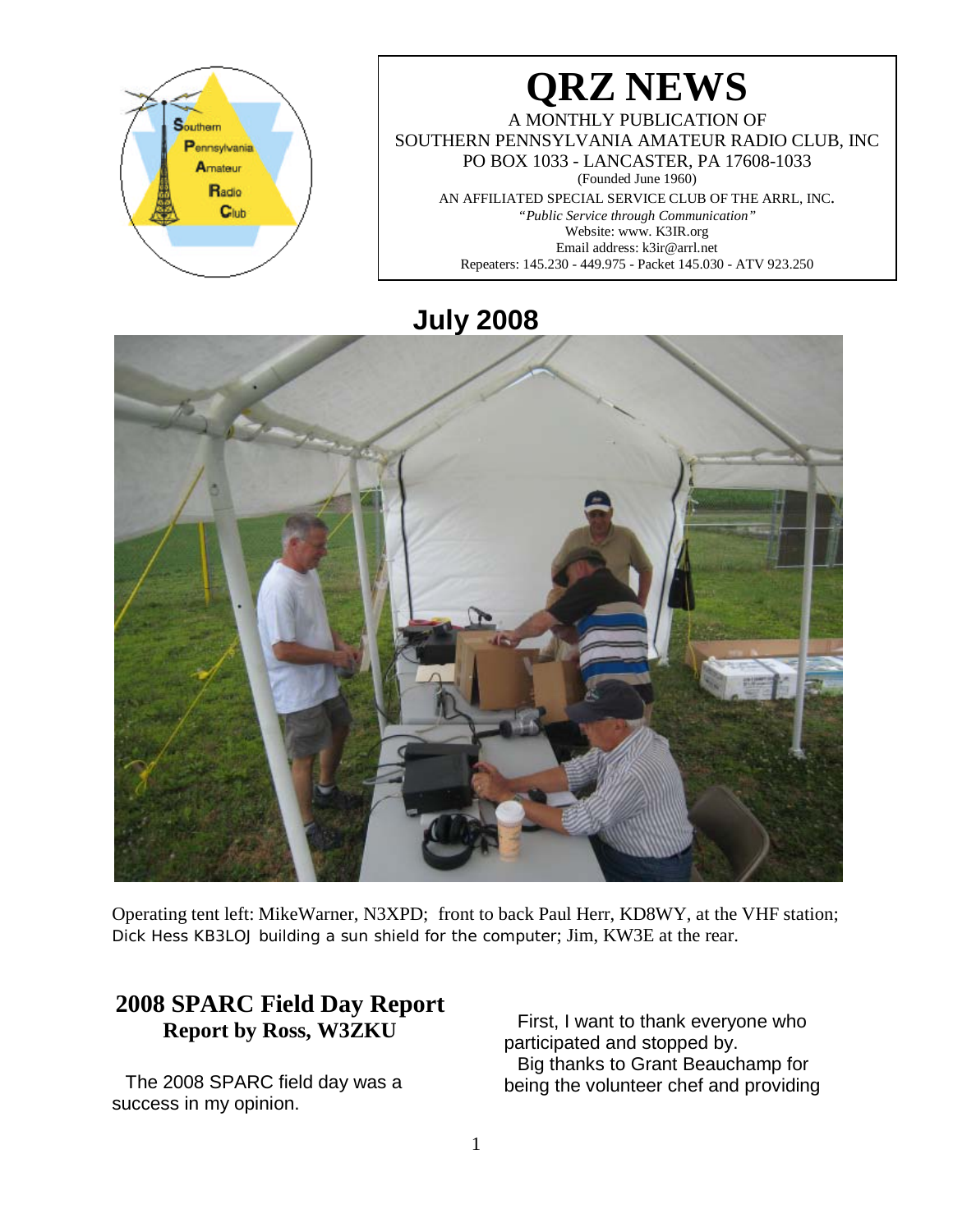food and drink for all who attended.

| <b>Table of Contents</b>                   |        |
|--------------------------------------------|--------|
| 2008 SPARC Field Day Report                | Page 1 |
| Highlights of the June 2008 Meeting Page 3 |        |
| <b>Coming Events</b>                       | Page 4 |
| Auction of SPARC Surplus Equip.            | Page 4 |
| Recycling Update                           | Page 5 |
| <b>ARES/RACES</b> Information              | Page 5 |
| Nets, Club Officers, Etc.                  | Page 5 |
| Editor's Comments                          | Page 6 |
| <b>Coming Operating Events</b>             | Page 6 |
| <b>Fuel-less VHF Rover</b>                 | Page 6 |
| Meaningful Work vs Make Work               | Page 7 |

Thanks also to Dick Hess for providing the generator, which enabled us to double our QSO score.

The Scoring summarized here:

| Score Item                | <b>Score Points</b> |
|---------------------------|---------------------|
| 53 Phone QSOs             | 53                  |
| $<$ 150 watt $X$          | 2                   |
| <b>Total QSO points</b>   | 106                 |
| <b>Bonus</b> Item         | <b>Bonus Points</b> |
| <b>Emergency power</b>    | 100                 |
| <b>Xcvrs 4 X 100</b>      | 400                 |
| Site visit                | 100                 |
| by an invited             |                     |
| served agency             |                     |
| official. I Invited       |                     |
| Paul Herr as              |                     |
| Official                  |                     |
| Coordinator of            |                     |
| HEARS.                    |                     |
| <b>Youth Element</b>      | 20                  |
| Bonus                     |                     |
| <b>Total Bonus Points</b> | 520                 |
| <b>Total Field Day</b>    | $106 + 520 = 626$   |
| Points                    |                     |

I was hoping SPARC would have at least 1000 Points. Unfortunately we did not make that goal. Because of that total and the fact we moved into the operating shack I will not submit the

results to ARRL. This has been a learning experience for field day and I look forward to 2009 Field Day.

On the next page there are some reflections on what was good and not so good about the exercise.

Need more effort in the administrative issues. I spent too much time planning for digital operations.

SPARC had exactly ZERO QSOs via digital modes thanks to W3ZKU (most of Saturday frittered away pursuing none QSO producing digital modes.)

The answer is KEEP IT SIMPLE STUPID!

Keep the operation more on typically normal modes, which most hams operate.

I believe operation on phone and CW modes only would have produced much better results.

In 2009 we should plan for continuous operation in bad weather from the field site.

Again I want to thank all of you participating in field day even those who did not operate but gave us the support that made the entire effort worth doing.

What are your thoughts on SPARC's 2008 Field Day (good or bad)? Email me at [W3ZKU @comcast.net](mailto:w3zku@comcast.net)

It was FUN! 73 Ross W3ZKU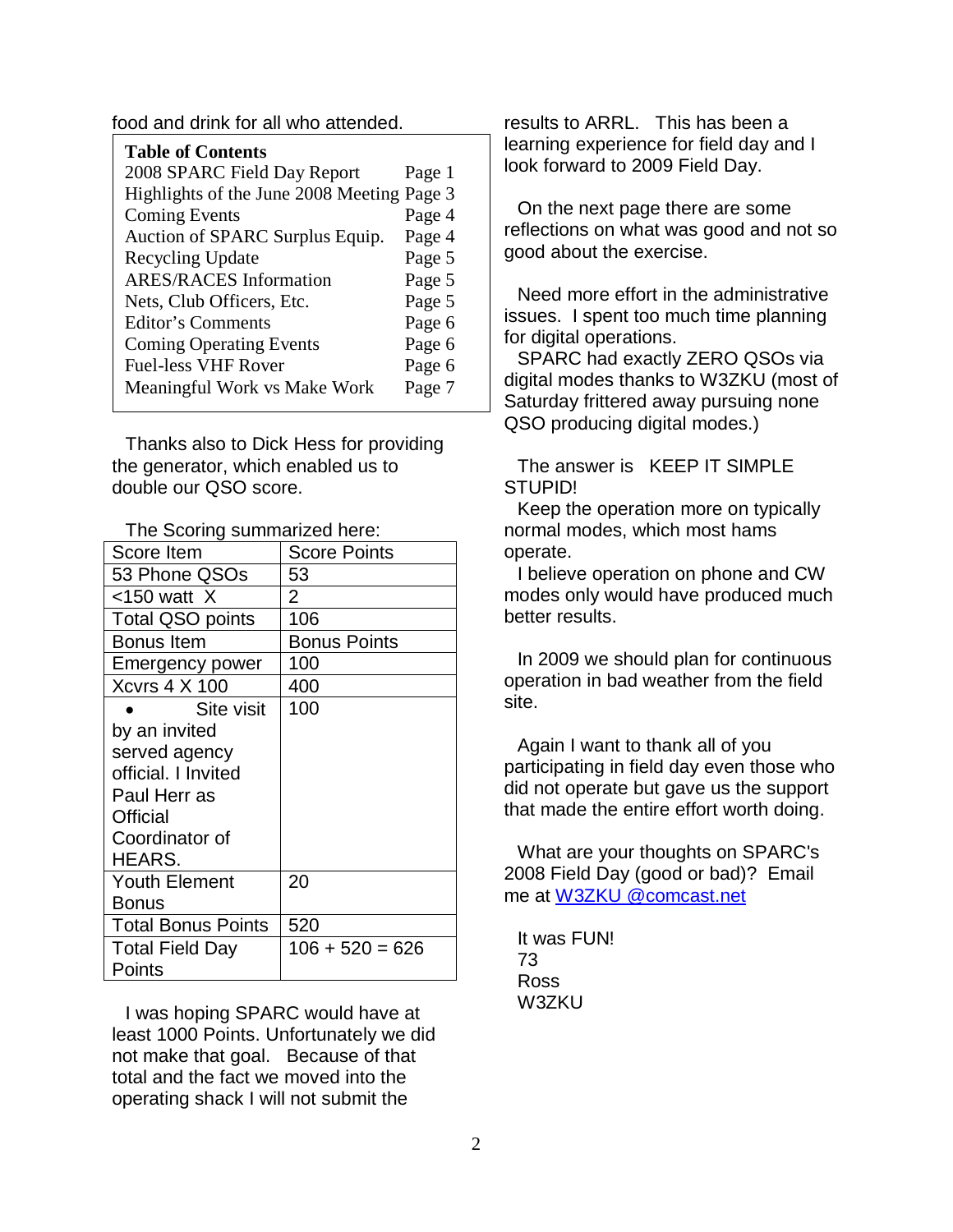

Ross, W3ZKU at the HF position



Antenna installation by Mike Warner N3XPD; Dick Hess KB3LOJ; Ken Delucca KB3KPV



Field Day is not complete without good food and camaraderie. Chef Beauchamp at work.

## **Highlights of the June 2008 Meeting of the Southern Pennsylvania Amateur Radio Club (SPARC)**

**Held Wednesday, June 18, 2008 at 7 PM at the Rapho Township Municipal Building**

Adopt-a-Highway was done on June 7, 2008, also the County's pickup that's at the repeater site was moved back to the fence.

Rapho Township Recycling was done June 14, 2008. 3500 Ibs of paper was collected.

SPARC truck repairs have been completed.

Rick Watson will fill in as secretary until the end of this year.

Mike Warner is trying to renew our Special Service Club status.

Mike Wamer notified ARRL that George Gadbois is SPARC newsletter editor.

Site rentals for RV's and garden plots was discussed.

George Gadbois needs newsletter information, please help.

There will be a Mini hamfest on Sept, 20, with rain date 27. Proceeds will benefit the Boys and Girls Club of Lancaster. More details will follow.

Cardboard items need to be kept separate from the newspaper during collection.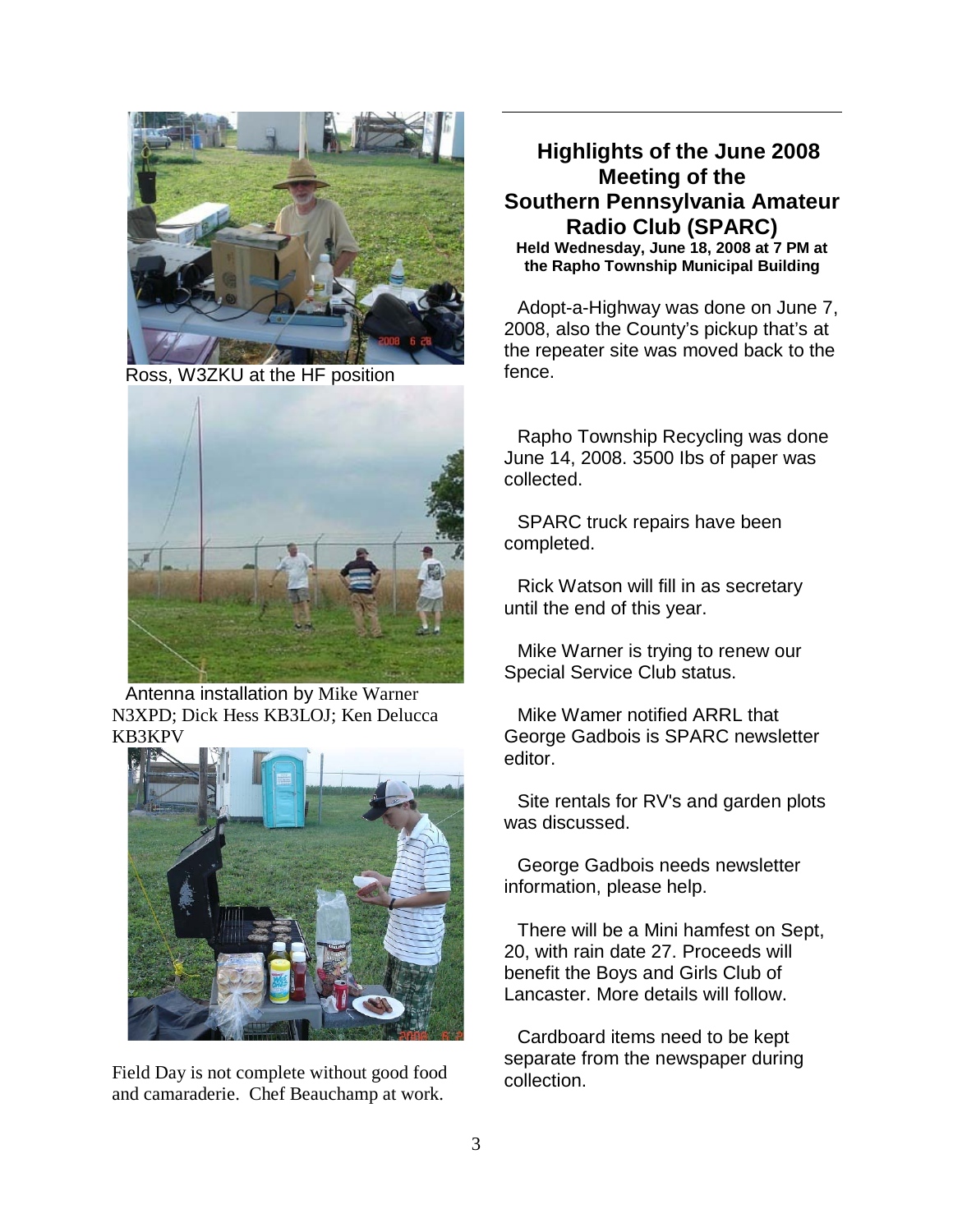## **Coming Events**

SPARC membership meeting July 16, 2008 at the Rapho Township Municipal Bldg., 971 N. Colebrook Rd., Rapho Twp.

Rapho Township Recycling August 9 and Adopt-a-highway.

HEARS hospital drill August 16.

Mini-hamfest September 20.

Lancaster Heart Walk Oct. 4, 2008 8:30 AM at Clipper Stadium.

The SCTF has scheduled a major exercise for 16 – 18 October 2008.

## **Auction of SPARC Surplus Equipment**

The SPARC Board of Directors is pleased to announce an auction of surplus club equipment. The auction will be held during the regular club membership meeting on August 20.

Rules for the auction are:

- This auction is for the benefit of SPARC and the proceeds will be used to reduce the balance on the club's mortgage on the repeater site.
- A copy of these rules and a list of equipment to be sold will be included in the July and August club newsletters. Items may be added to this list by the Board of Directors prior to the sale.
- The equipment list and these rules will be provided to members at the July and August membership meetings.
- The equipment list and rules will be emailed to all active club members

no less than two weeks before the auction.

- No equipment will be delivered to the purchaser until it has been paid for in full.
- All equipment will be sold "as is." Where possible, an attempt will be made to test the equipment before the sale but such a test will not constitute a warranty of any kind.
- Some equipment will have a minimum bid set by the Board of Directors. At this time, those minimums have not been determined.
- Cash or check will be accepted for payment at the auction.
- Members who cannot attend the auction may submit a bid to the club by mail.

The current list of equipment to be sold includes:

- An aluminum tower
- Assorted antennas and associated parts
- Two (2) photography tripods, Manfrotto #3130
- **Oscilloscopes**
- Various lengths of LMR400 coax, many with attached connectors
- Other coax including hard line
- Floor stand for public address-type microphone
- Shure model 450 desk microphone. Hi-low impedance, 8-pin connector
- Turner hand microphone with a 3 conductor, phone-type plug
- UPC Unique long wire HF tuner
- Drake MN2000 HF tuner
- Ten Tec model 229 HF antenna tuner
- Paradynamics Corp 1000 watt HF SWR bridge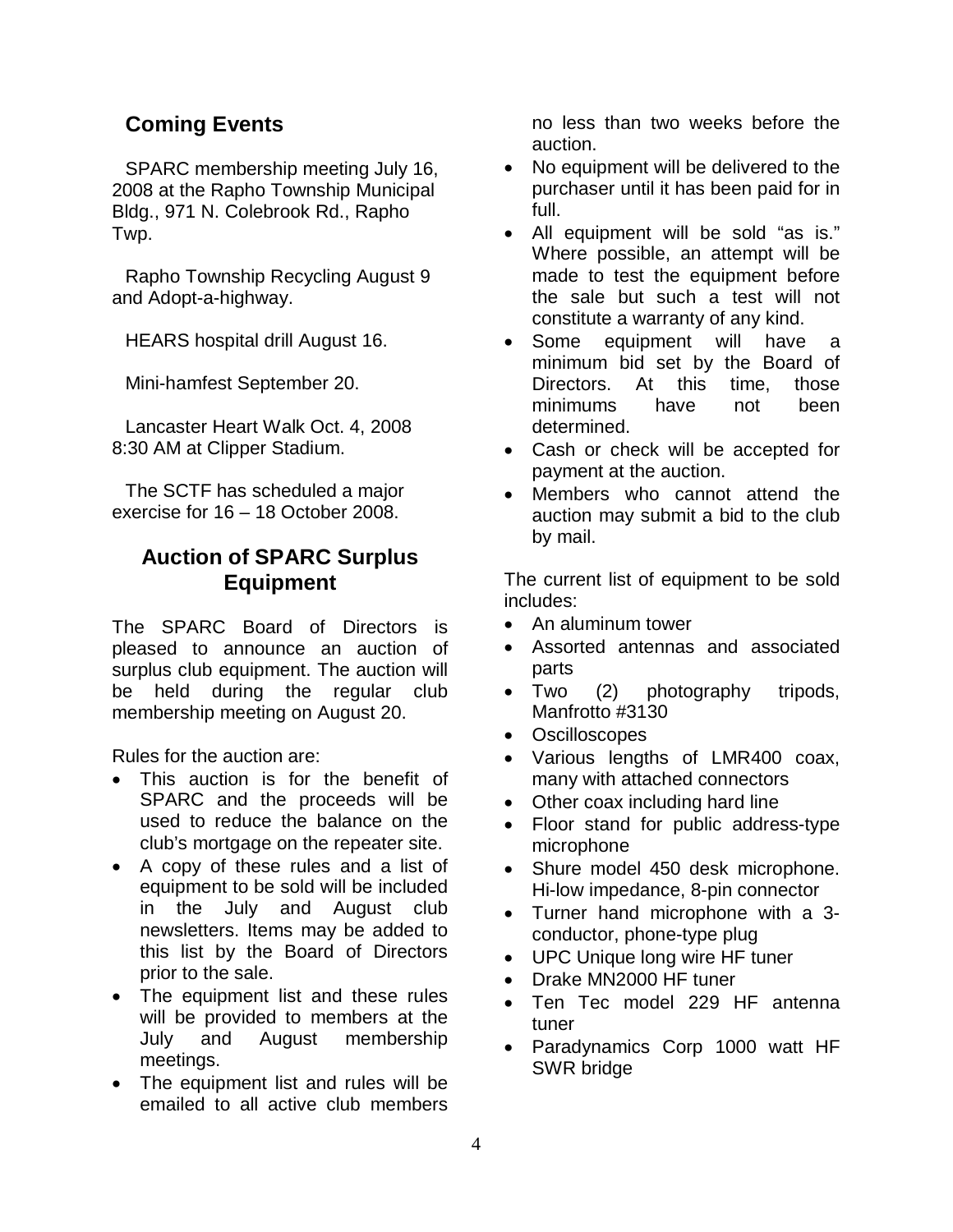- Astron AS-12M 12 amp power supply with meters
- EPD 8 amp power supply
- Yaesu G450A and G550 rotors for a satellite antenna
- Drake L4B HF amplifier with L4PS power supply. Manuals included.
- Topaz 91002-11 Line Noise **Suppressor**
- HP 5383A 520 MHz frequency counter
- Metal cage 8 feet high with three (3) gates
- Assorted PC parts such as mice, keyboards and hard drives
- Kenwood 2meter/440 mobile radio and an Ameritron HF amp. The Kenwood is a TM-721A. I replaced the 440 MHz output module and checked it - everything is good. There is no microphone with it. The amp is an Ameritron AL80A. It appears to be OK but I have not operated it. Harry Bauder

## **Recycling Update**

We are still learning how to maximize the return on recycled paper through our new recycler. I guess it is not a surprise that there are various grades of recycled paper. To the extent that it is feasible to separate the paper into grades, it produces the best return to the club.

Newspapers, magazines and catalogs bound with staples, office paper, etc are the highest grade that we handle. Window envelopes and mail are excepted.

Brown paper bags, cereal boxes, shoe boxes, phone books and magazines with a glued (flat back) binding need to be kept separate. Collecting

newspapers in grocery bags is no problem.

Corrugated cardboard should be flattened out and separated from the regular paper.

Plastic and Tyvek should not be recycled. Thank you for your support.

## **ARES/RACES**



As part of the clubs commitment to emergency communications, the SPARC repeater system is maintained as available for linking with other area repeaters.

Lancaster County VHF Net is held on the first Tuesday of the month at 2030 hours local time. Presently being held on the 145.230 and 147.015 MHz repeaters with minus offset and 118.8 PL.

Pennsylvania RACES HF Nets are held at 3993.5 kHz LSB on all Sundays except holidays. The statewide net is on the first Sunday of the

month at 0800 hours local time. The Central Area (including Lancaster County)

net is at 08:30 local time.

ARRL UHF Contest

## **SPARC Nets**

SPARC holds nets on the  $2^{nd}$ ,  $3^{rd}$ ,  $4^{th}$ , and  $5^{th}$ Tuesday (every Tuesday except the first) at 2030 local time on 145.230 MHz minus offset and a PL of 118.8.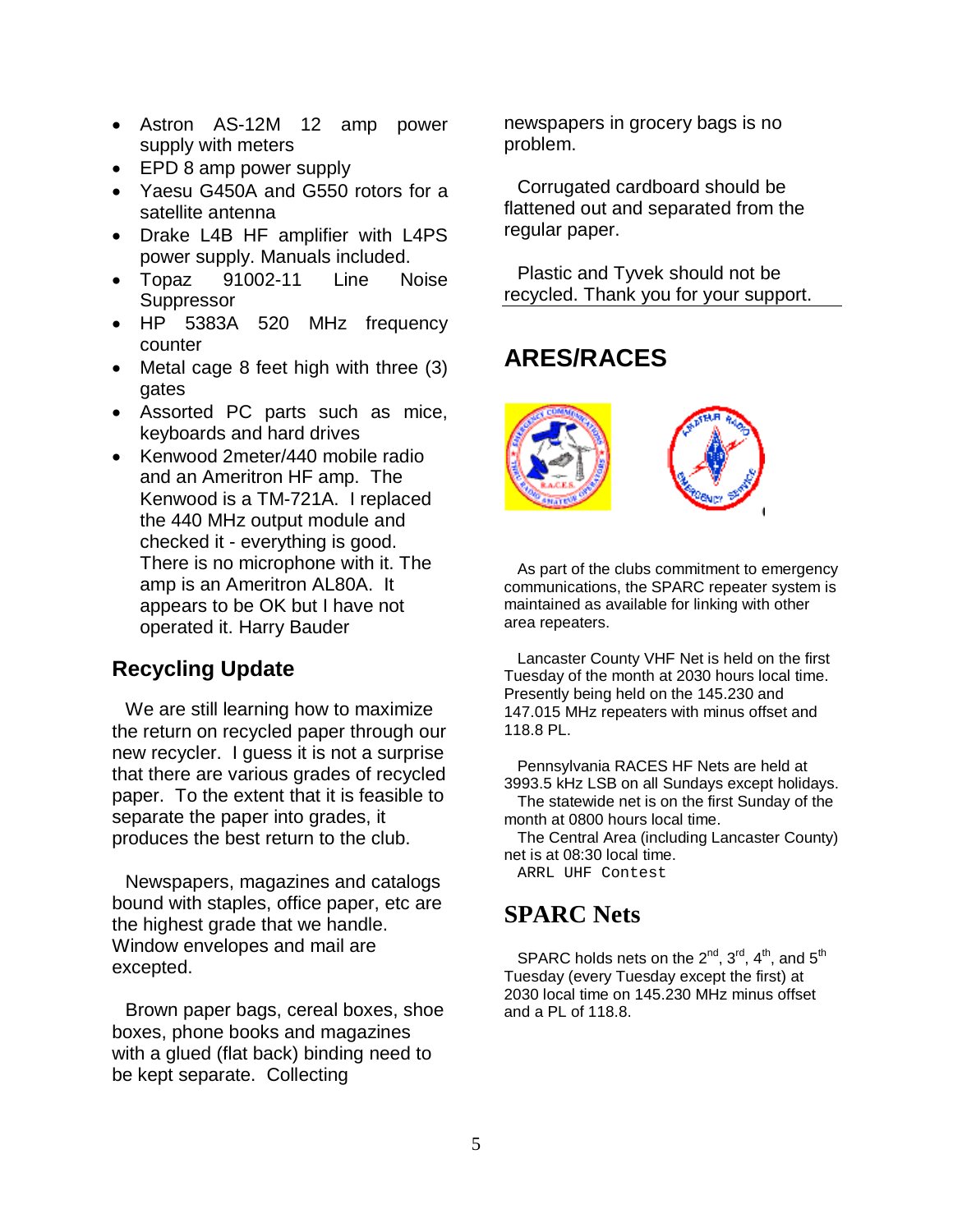## **Club Officers**

President: Mike Warner - [N3XPD](mailto:n3xpd@comcast.net) Vice-President: Rick Watson - [N3SWJ](mailto:rwatson@dejazzd.com)

- Secretary: Position Open, VP Rick Watson, N3SWJ is presently acting as secretary.
- Treasurer: Ted Freedman [K3KSA](mailto:k3ksa@juno.com)
- Repeater Trustees: Dave Payne - [N3LOM](mailto:n3lom@juno.com)
- Past President: Dave Payne [N3LOM](mailto:n3lom@juno.com)

## **Editor's Comments**

Many thanks to all those who have contributed to the information published here. I am always looking for material to publish both full size articles and short subjects that may not be date sensitive so they can be used to fill out a page.

We still need someone to write about the SPARC ATV repeater. I have some info on ATV in York County which I am holding for some future issue when news is running short.

73,

[George, W3FEY](mailto:w3fey@arrl.net)

## **Coming Operating Events**

[CQ World-wide VHF Contest](http://www.cq-amateur-radio.com/VHF%20Contest%20Rules%20200843008.pdf) starts 1800 UTC Saturday July 19; Ends 2100 Sunday July 20. Es is usually still good for this operating event. It is a 6 & 2m event world wide.

August 2-3 ARRL UHF contest for all bands above 222 MHz. See the [ARRL](http://www.arrl.org/contests/calendar.html)  [contest pages](http://www.arrl.org/contests/calendar.html) for details.

You will work the most stations and cover the greatest distances on VHF/UHF operating CW and SSB but the rules simply require simplex operation using any mode. Try your station on FM simplex and see what you can work.

## **Fuel-less VHF Rover**

Randy Maurer, WA3HLP, wanted to do some limited operating during the June VHF QSO Party so he set up his rover station on his patio. Total operating time about 3 hours. Here's a summary of the operation:

6m - 23 QSOs. Best DX CO2OJ in EL83. Es helped 6m scores during the contest.

2m - 7 QSOs Tropo rather flat on the VHF bands. Tropo should be better in September.

432 - 6 QSOs

1296 - 3 QSOs with K8GP in WV as best DX ~ 206 miles. K8GP runs 1kw out on 1296 with a phased pair of DB6NT 500w amplifiers.

Randy worked **K8GP FM08fq**, Spruce Knob, WV on all four bands.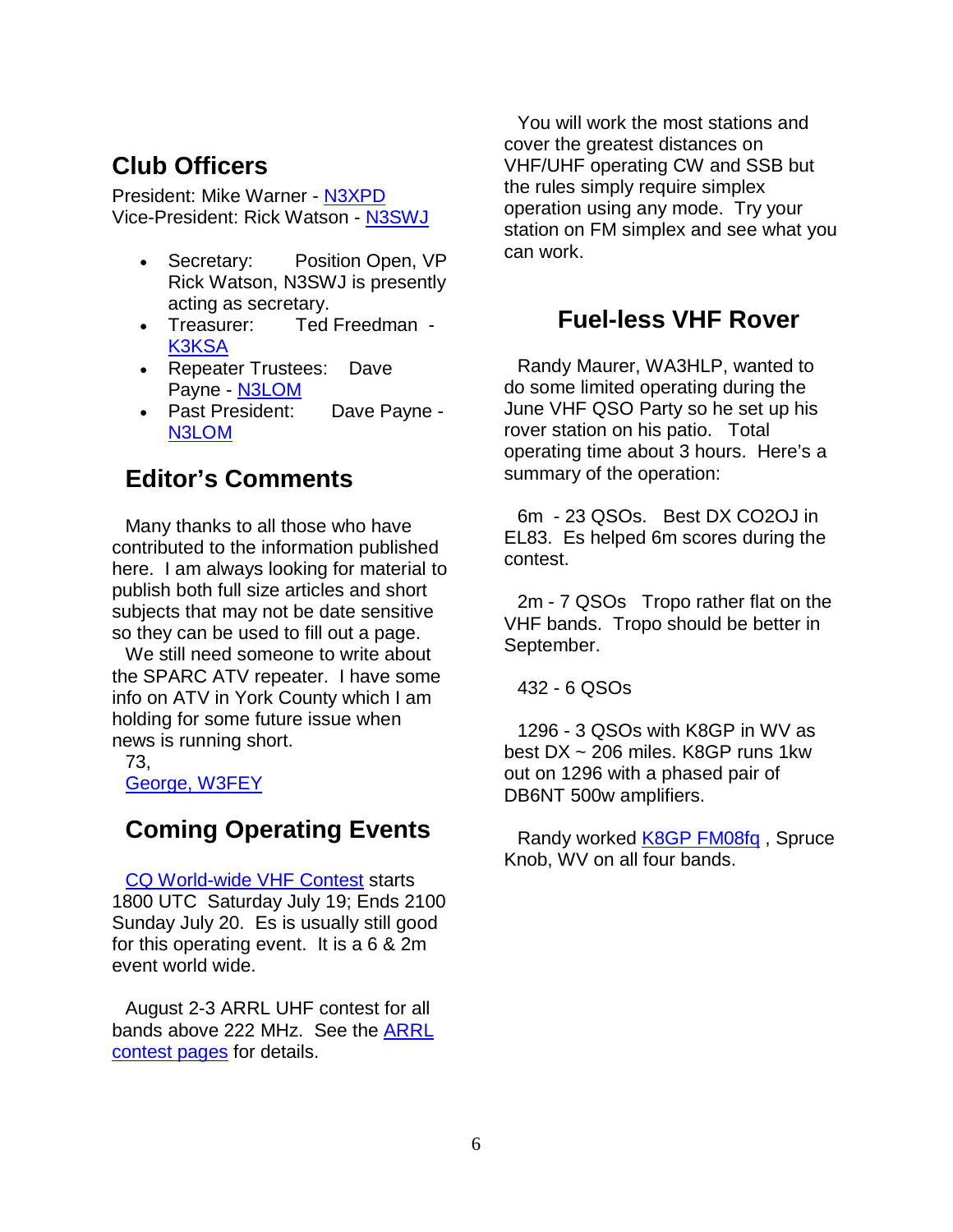

Randy at the patio operating position.



The rest of the antenna stack on the WA3HLP rover mast.

## **Meaningful Work vs**

## **Make Work**

#### **[Jerry Boyd~ N7WR](http://www.qrz.com/callsign/N7WR)**

#### **Reprinted from World Radio magazine with permission**.

One of the members of our local radio club (Wingville Township Amateur Radio Club) recently expressed some concerns about a trend she has observed within the Amateur Radio [Emcomm](http://www.emcomm.org/) community. It is a trend that has been documented in articles in Amateur Radio journals as well as on-line commentaries on *qrz.com* and *e-ham.* She suggested that maybe a more detailed discussion of this issue (real work vs. make work) might be appropriate in this column. I decided to take her suggestion though I clearly realize that my comments will not sit well with some readers.

The first point is one I've discussed before, but I believe it is worth repeating. Amateur Radio is a service, not just a "hobby." One of our basic purposes is to provide service to the public. Tragically, over time, we have seemed to move from that goal of serving the public to serving agencies. Granted, it can be argued that serving agencies does, at least indirectly, serve the public as well. I tend to think that indirect assistance is minimal. Let me briefly discuss a little history.

Going back as far as the great Alaskan Earthquake of 27 March 1964 (known as the [Good Friday Earthquake\)](http://www.anchorage.net/822.cfm) we see that Amateur Radio's greatest contribution was passing messages on behalf of the public, not agencies. Those in cities near the epicenter of the quake (Anchorage and Valdez) had no way to communicate their status to loved ones and friends outside the area. Amateur Radio stepped in and provided that service. Yes, Amateur Radio also assisted in passing traffic on behalf of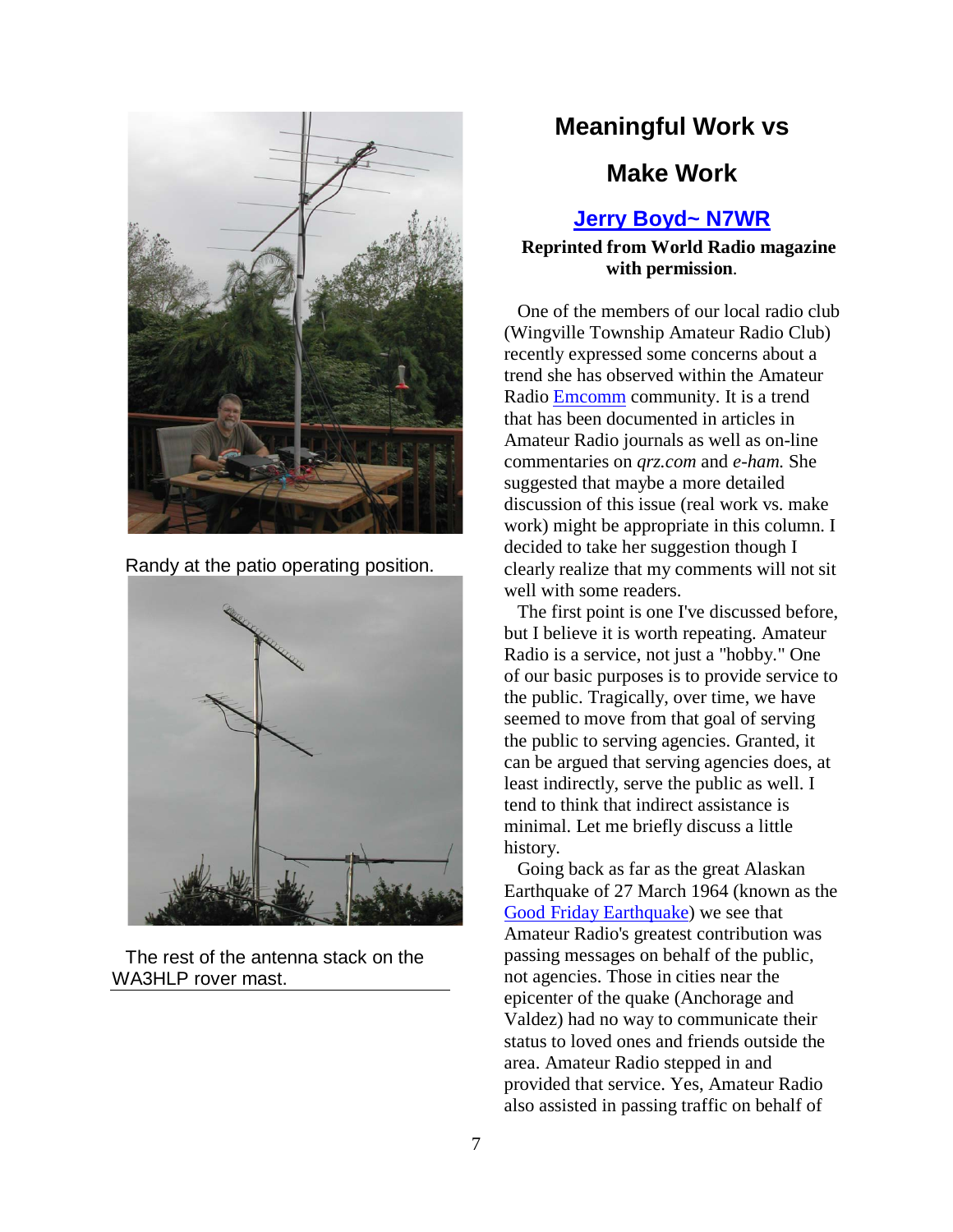government entities but the primary focus was on citizens. I can recall a similar event and a similar focus of Amateur Radio at the time of the [Tehachapi earthquake](http://www.scec.org/education/020721kern.html) in Southern California in 1952.

It was not until the late 1970s that the focus began to shift from serving the public to serving agencies (mostly government public safety agencies). As I have noted in the past, service to agencies is a good and important thing as long as it is needed and as long as the public is also served directly. Too often and in too many places these days the public is left out. One of the most pressing needs when the infrastructure fails is to provide citizens with a way to communicate. Though there are some exceptions, government entities have multiple modes of communication and, most of the time, at least a part of government's communications toolbox remains functional. This is especially true because of the redundancy and target hardening of public safety radio systems made possible by [Homeland Security Grants](http://www.dhs.gov/xopnbiz/grants/) totaling billions of dollars since 2001.

What seems to be occurring, more and more frequently, is that when any event Occurs it is used as a reason for some Emcomm units to immediately run to the side of their police, fire and EMS agencies whether needed or not - with little if any thought given to whether the public may need a communications resource more than government does.

I have read many accounts, particularly over the past several months, of relatively minor events which resulted in amateurs flocking to the scene. In most cases there was no indication that their presence was requested or needed. Let me cite one example. A town experienced a very large structure fire in a historic area of downtown. Pretty major event for a small town. But the fire department's radios worked and they were interoperable with the neighboring fire

departments that responded under mutual aid. The police and ambulance radios worked and they were not only interoperable with each other but with the fire department as well. A dozen amateurs reportedly responded and were on scene for several hours. After action press releases from the Amateur Radio organization made a big deal about their presence, but without one mention of what they actually did that was related to Amateur Radio emergency communications. As one who has served professionally in law enforcement, fire and EMS I think I know the reason for that. There was no role related to Amateur Radio that could or should have been performed at this incident scene.

The preceding is an example of what I call a "make work" rather than essential work activation of an Emcomm group. It serves no legitimate purpose other than to make the Amateur Radio responders "feel good" and feel important. In my view, if they want to make a meaningful contribution in such incidents they would be better served becoming trained volunteer firefighters (this fire was fought primarily by volunteers).

Were this the only example it might not be worthy of comment. But it is far from being the only example. Not a week goes by without some Amateur Radio media source documenting, proudly I might add, something similar to that just described. Amateurs doing something that has absolutely nothing to do with communications yet trying, as amateurs and as individuals, to take the credit for it. In fact, in far too many cases, readers might get the impression that amateurs "saved the day" when, in fact, they did nothing of substance and nothing that was really needed.

In my view following the path described, which more and more Amateur Radio groups seem to be doing, is at the very least dishonest if not downright harmful. It is dishonest in the sense that publicity